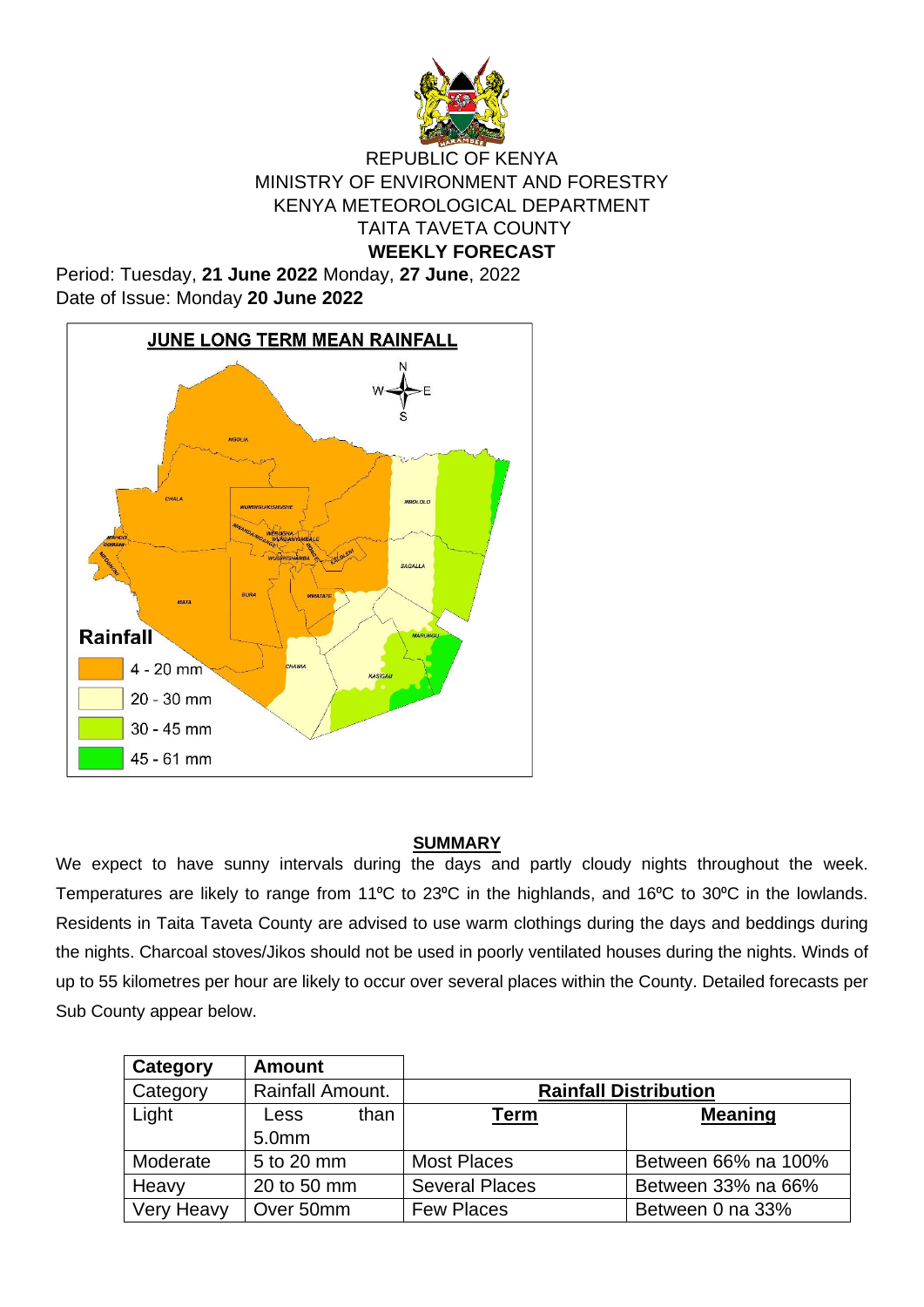# **TAITA SUB COUNTY**

|                                 | Tuesday        | Wednesday        | Thursday       | Friday         | Saturday        | Sunday           | Monday          |
|---------------------------------|----------------|------------------|----------------|----------------|-----------------|------------------|-----------------|
|                                 | 21/06/22       | 22/06/22         | 23/06/22       | 24/06/22       | 25/06/22        | 26/06/22         | 27/06/22        |
| Morning                         | Sunny          | Sunny            | Sunny          | Sunny          | Sunny           | Sunny            | Sunny           |
|                                 | Intervals      | <b>Intervals</b> | Intervals      | Intervals      | Intervals       | <b>Intervals</b> | Intervals       |
| Afternoon                       | Sunny          | Sunny            | Sunny          | Sunny          | Sunny           | Sunny            | Sunny           |
|                                 | Intervals      | <b>Intervals</b> | Intervals      | Intervals      | Intervals       | <b>Intervals</b> | Intervals       |
| Night                           | Partly Cloudy  | Partly Cloudy    | Partly Cloudy  | Partly Cloudy  | Partly Cloudy   | Partly Cloudy    | Partly Cloudy   |
| Rainfall<br><b>Distribution</b> |                |                  |                |                |                 |                  |                 |
| Max<br>Temperature              | $23^{\circ}$ C | $22^{\circ}$ C   | $21^{\circ}$ C | $22^{\circ}$ C | $22^{\circ}$ C  | $23^{\circ}$ C   | $23^0C$         |
| Min<br>Temperature              | $12^{\circ}$ C | $12^{\circ}$ C   | $13^{\circ}$ C | $11^{\circ}$ C | $12^{\circ}$ C  | $12^{\circ}$ C   | $12^{\circ}$ C  |
| Hazard                          | Winds between  | Winds between    | Winds between  | Winds $11 -$   | Winds $10 - 51$ | Winds $12 -$     | Winds $12 - 54$ |
|                                 | $12 - 43$ km/h | $12 - 44$ km/h   | $13 - 44$ km/h | 52 km/h        | km/h            | 55 km/h          | km/h            |

## **MWATATE SUB COUNTY**

|                     | Tuesday              | Wednesday               | Thursday            | Friday                  | Saturday              | Sunday                  | Monday                    |
|---------------------|----------------------|-------------------------|---------------------|-------------------------|-----------------------|-------------------------|---------------------------|
|                     | 21/06/22             | 22/06/22                | 23/06/22            | 24/06/22                | 25/06/22              | 26/06/22                | 27/06/22                  |
| Morning             | Sunny<br>Intervals   | Sunny<br>Intervals      | Sunny Intervals     | Sunny<br>Intervals      | Sunny<br>Intervals    | Sunny<br>Intervals      | Sunny<br><b>Intervals</b> |
| Afternoon           | Sunny<br>Intervals   | Sunny<br>Intervals      | Sunny Intervals     | Sunny<br>Intervals      | Sunny<br>Intervals    | Sunny<br>Intervals      | Sunny<br><b>Intervals</b> |
| Night               |                      |                         |                     |                         |                       |                         |                           |
|                     | Partly Cloudy        | Partly Cloudy           | Partly Cloudy       | Partly Cloudy           | Partly Cloudy         | Partly Cloudy           | Partly Cloudy             |
| Rainfall            |                      |                         |                     |                         |                       |                         |                           |
| <b>Distribution</b> |                      |                         |                     |                         |                       |                         |                           |
| Max                 |                      |                         |                     |                         |                       |                         |                           |
| Temperature         | $28^{\circ}$ C       | $28^{\circ}$ C          | $26^{\circ}$ C      | $27^{\circ}$ C          | $27^{\circ}$ C        | $28^{\circ}$ C          | $28^{\circ}$ C            |
| Min                 |                      |                         |                     |                         |                       |                         |                           |
| Temperature         | $17^{\circ}$ C       | $17^{\circ}$ C          | $18^{\circ}$ C      | $17^{\circ}$ C          | $17^{\circ}$ C        | $17^{\circ}$ C          | $17^{\circ}$ C            |
| Hazard              | Winds $8-35$<br>km/h | Winds $08 - 40$<br>km/h | Winds $8 - 37$ km/h | Winds $06 - 38$<br>km/h | Winds 07 - 37<br>km/h | Winds $08 - 37$<br>km/h | Winds 08 - 39<br>km/h     |